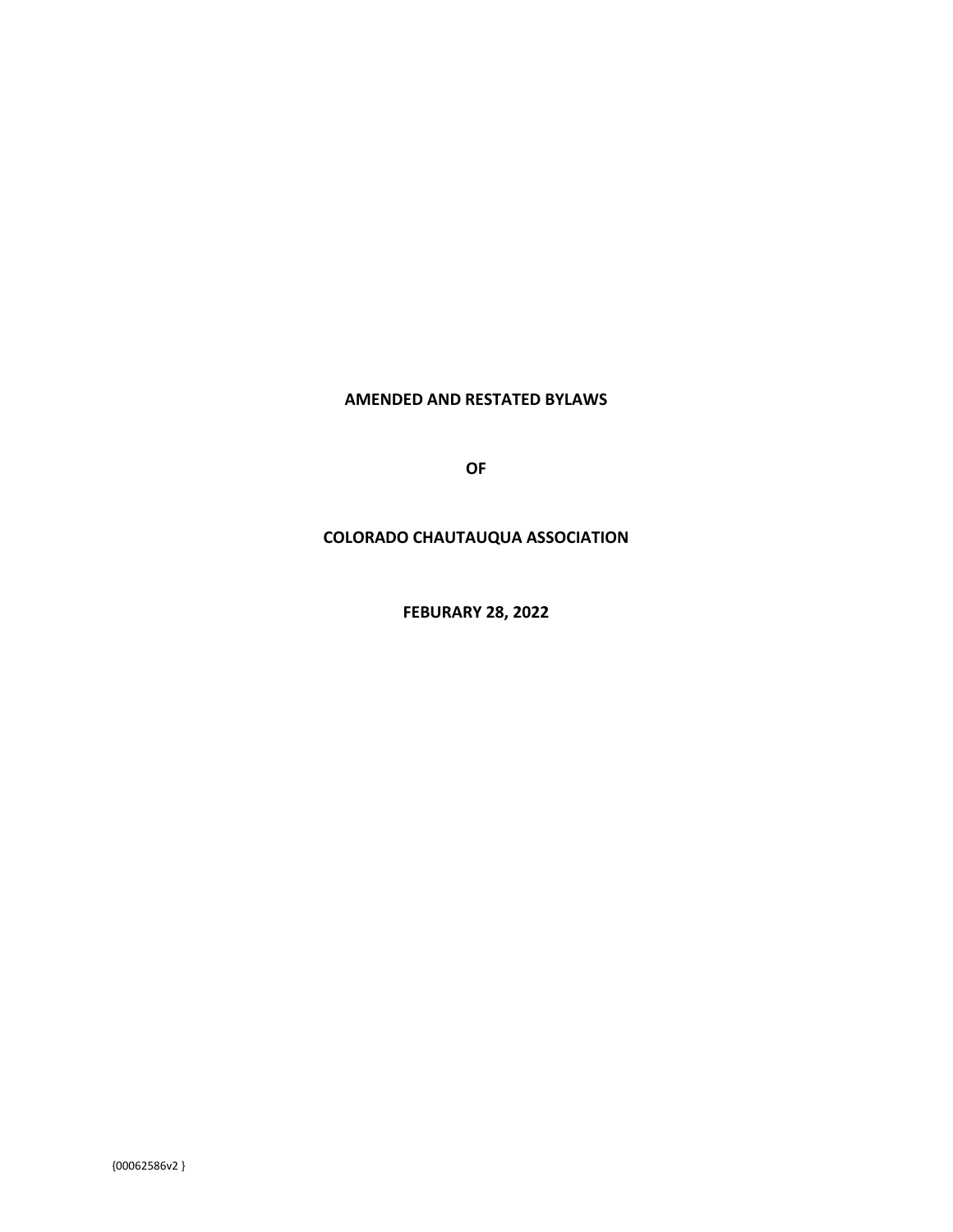# **TABLE OF CONTENTS**

| 1.01 |  |
|------|--|
| 1.02 |  |
|      |  |
|      |  |
| 2.01 |  |
| 2.02 |  |
| 2.03 |  |
| 2.04 |  |
|      |  |
| 3.01 |  |
| 3.02 |  |
| 3.03 |  |
| 3.04 |  |
| 3.05 |  |
| 3.06 |  |
| 3.07 |  |
| 3.08 |  |
| 3.09 |  |
| 3.10 |  |
| 3.11 |  |
| 3.12 |  |
| 3.13 |  |
| 3.14 |  |
| 3.15 |  |
| 3.16 |  |
| 3.17 |  |
|      |  |
| 4.01 |  |
| 4.02 |  |
| 4.03 |  |
| 4.04 |  |
| 4.05 |  |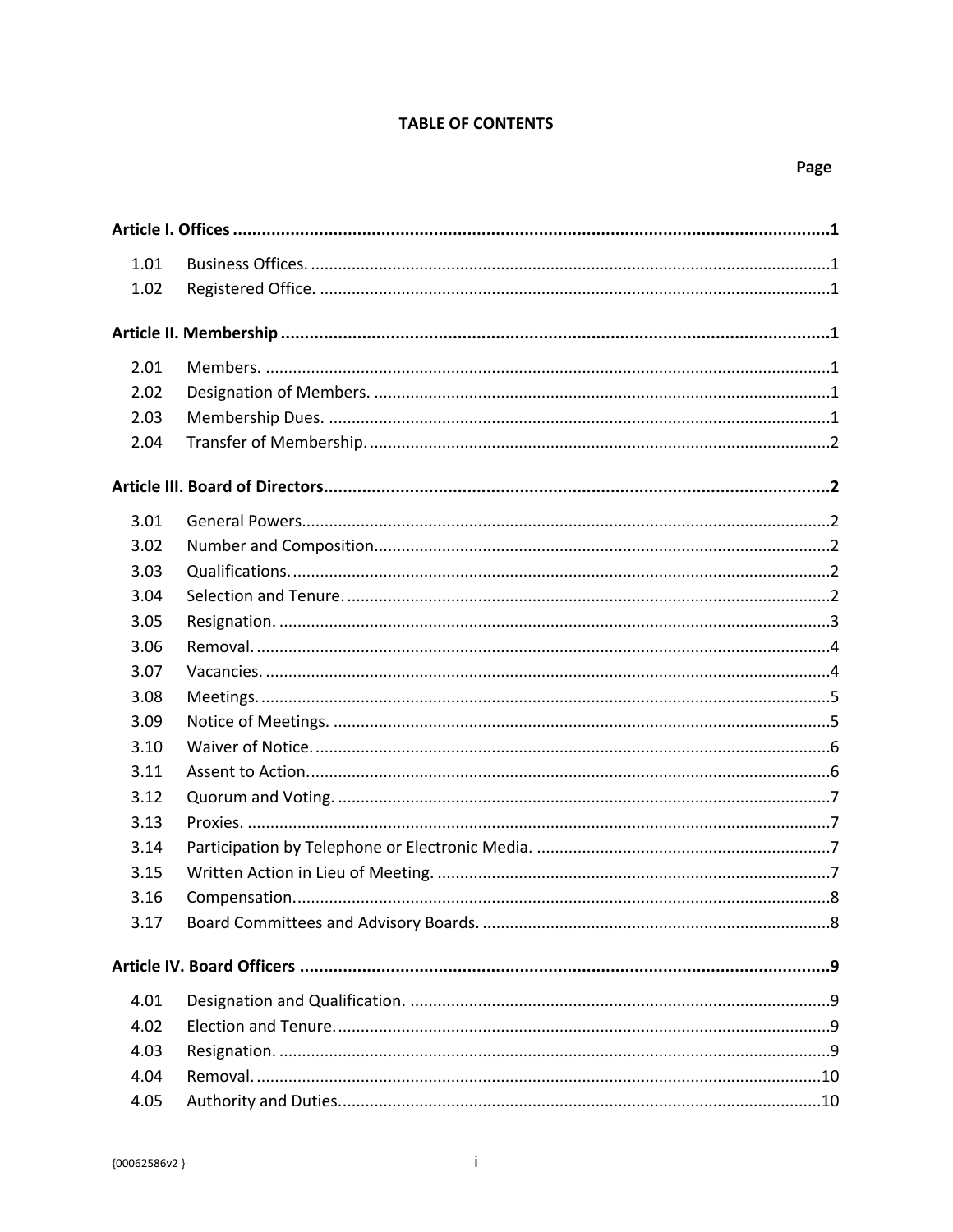| 5.01 |  |
|------|--|
| 5.02 |  |
| 5.03 |  |
| 5.04 |  |
| 5.05 |  |
| 5.06 |  |
|      |  |
| 6.01 |  |
| 6.02 |  |
| 6.03 |  |
| 6.04 |  |
| 6.05 |  |
|      |  |
|      |  |
| 7.01 |  |
| 7.02 |  |
| 7.03 |  |
| 7.04 |  |
|      |  |
| 8.01 |  |
| 8.02 |  |
| 8.03 |  |
| 8.04 |  |
| 8.05 |  |
| 8.06 |  |
| 8.07 |  |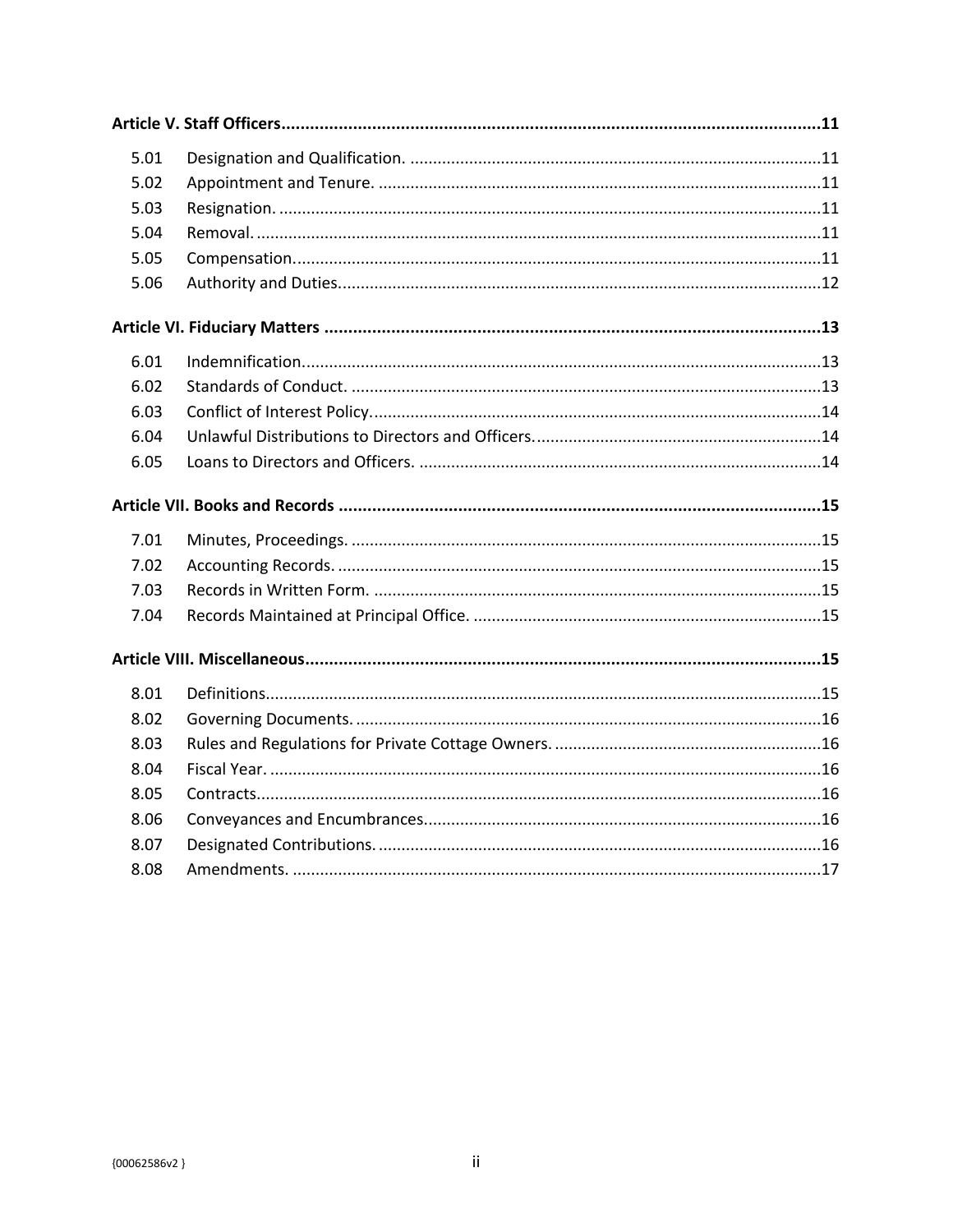# **AMENDED AND RESTATED BYLAWS OF COLORADO CHAUTAUQUA ASSOCIATION**

# <span id="page-3-0"></span>**Article I. Offices**

#### <span id="page-3-1"></span>**1.01 Business Offices.**

The corporation will continuously maintain a principal office, which must be located in Boulder, Colorado. The street address and mailing address, if different, of the principal office can be found on the Colorado Secretary of State's website. The corporation may change the location of the principal office at any time by filing a statement of change with the Colorado Secretary of State. The corporation may maintain business offices in other locations as well.

#### <span id="page-3-2"></span>**1.02 Registered Office.**

The corporation will continuously maintain a registered agent and registered agent address located in Colorado. The registered agent address must be the street address and mailing address, if different, of the registered agent's home or usual place of business. The corporation may change the registered agent or address at any time by filing a statement of change with the Colorado Secretary of State.

# <span id="page-3-3"></span>**Article II. Membership**

#### <span id="page-3-4"></span>**2.01 Members.**

The corporation will have no voting members but may have such classes of nonvoting members as the board of directors determines. The board will determine the qualifications, rights, privileges, limitations, and obligations of the members; however, no members in their capacity as members may vote or otherwise participate in the management of the corporation.

#### <span id="page-3-5"></span>**2.02 Designation of Members.**

The board of directors will determine the process for establishing a membership.

### <span id="page-3-6"></span>**2.03 Membership Dues.**

The board of directors may establish membership dues, which may vary by class, and may establish rules and procedures for the manner and method of payment, the collection of delinquent dues, and the proration or refund of dues in appropriate cases.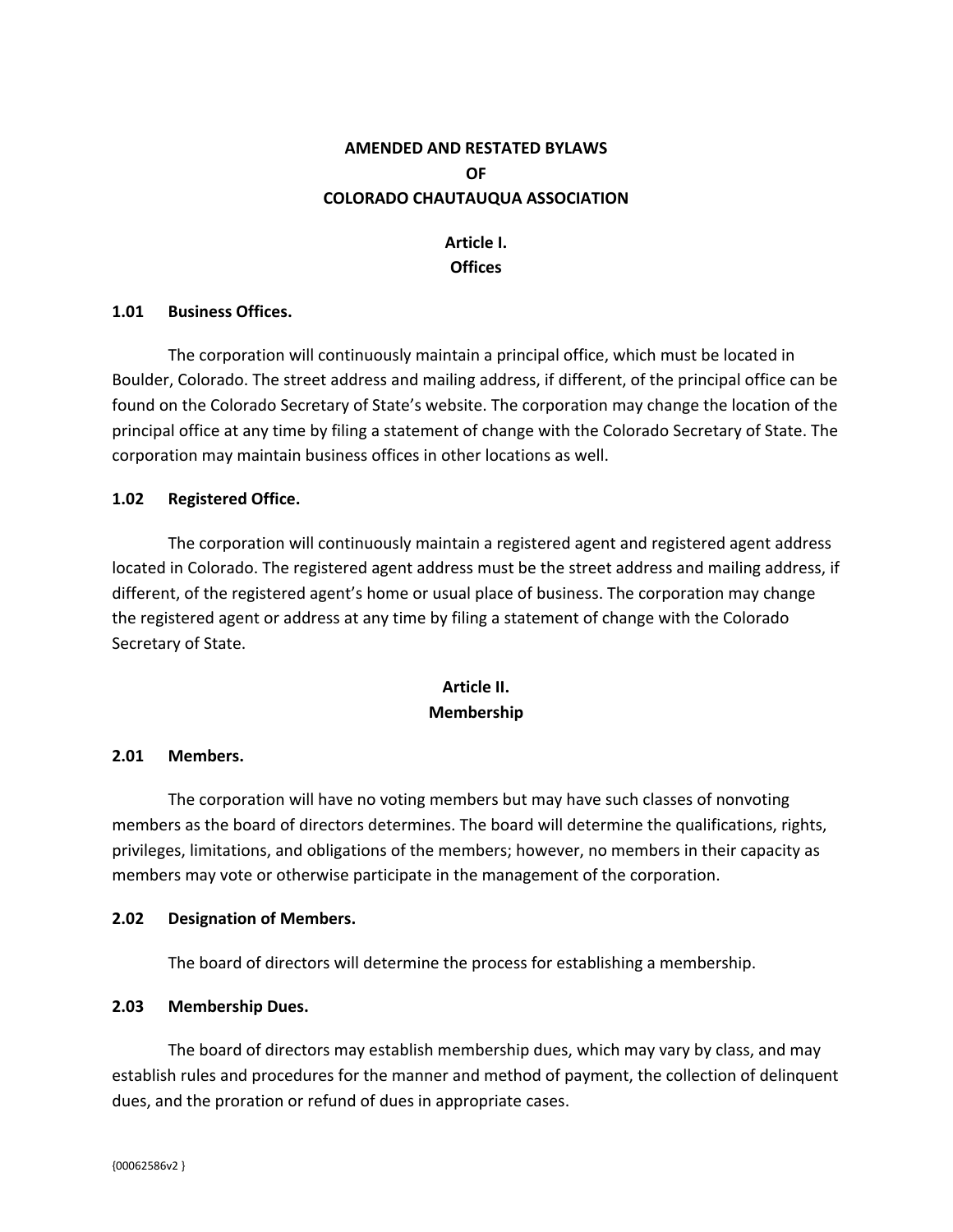#### <span id="page-4-0"></span>**2.04 Transfer of Membership.**

Membership in the corporation is nontransferable. Members will have no ownership rights or beneficial interests of any kind in the assets of the corporation.

## <span id="page-4-1"></span>**Article III. Board of Directors**

#### <span id="page-4-2"></span>**3.01 General Powers.**

All corporate powers will be exercised by or under the authority of, and the business and affairs of the corporation will be managed by, its board of directors, unless the Colorado Revised Nonprofit Corporation Act, the corporation's articles of incorporation or these bylaws provide otherwise.

#### <span id="page-4-3"></span>**3.02 Number and Composition.**

The corporation will have up to fifteen voting directors, consisting of up to twelve elected directors and up to three appointed directors. Whenever the term "elected director" is used in these bylaws, it refers to a director elected as described in Section 3.04(a). Whenever the term "appointed director" is used, it refers to a director appointed as described in Section 3.04(b). Whenever the term "director" is used without further modification, it refers to an elected or appointed director.

### <span id="page-4-4"></span>**3.03 Qualifications.**

Directors must adhere to the corporation's fundraising/personal giving policy, as established by the board of directors from time to time, to be eligible to serve on the board. Further, directors must be individuals who are age 18 or older. Directors need not be residents of Colorado.

### <span id="page-4-5"></span>**3.04 Selection and Tenure.**

**(a) Elected Directors.** The board of directors will elect up to twelve directors. Prior to each annual meeting of the board, the corporation will make a public call for nominations for interested persons to serve on the board in accordance with corporate policy. Elected directors will serve for staggered three-year terms, which will commence on September 1 in the year of their election and expire on August 31 three years later. The board will elect or re-elect prior to, and announce at, each annual meeting a number of directors equal to the number of known upcoming vacancies (for term expiration or otherwise). Elected directors will serve until their terms expire, and thereafter until their successors have been duly elected and qualified, or until their death, resignation, or removal.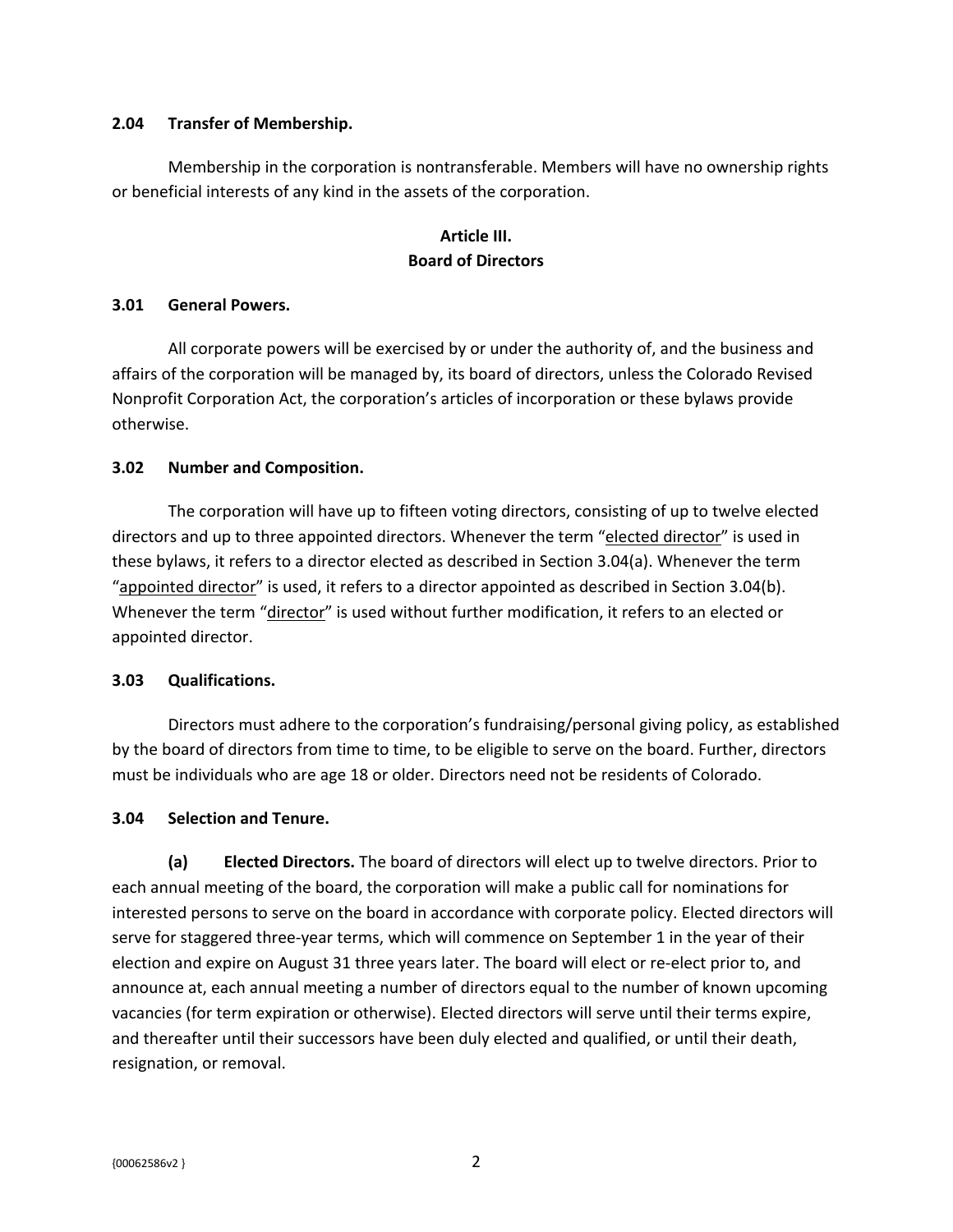**(b) Appointed Directors.** The City Council of the City of Boulder (the "City") has the right to appoint up to two directors. Colorado Chautauqua Cottagers, Inc. ("CCC") has the right to appoint up to one director, and such director may serve, provided that CCC meets the following conditions:

- CCC remains viable and in good standing with the Colorado Secretary of State;
- CCC permits any private cottage owner wishing to become a member of CCC to do so;
- CCC makes membership in CCC available to all private cottage owners equally;
- CCC maintains a fair and impartial process for nominating and appointing the director to the corporation's board;
- CCC provides the corporation on an ongoing basis with current copies of CCC's articles of incorporation, bylaws, governance policies, and policies regarding the selection of the CCC appointee to the corporation's board of directors; and
- CCC provides the corporation with a current list of CCC's officers and directors.

Appointed directors will serve for three-year terms, or until their death, resignation, or removal. For City appointed directors, the term will commence upon appointment and expire three years later. For CCC appointed directors, the term will commence on September 1 in the year of their appointment and expire on August 31 three years later. If the City or CCC fails to appoint a successor upon the expiration of a term, such position will be considered vacant until a duly appointed and qualified successor takes office in accordance with Section 3.07. CCC must provide the board chair with written notice of any new appointment at least 30 days prior to the commencement of their service.

**(c) Term Limits.** Directors shall be limited to two consecutive three-year terms. Any partial term served by reason of an election or appointment to fill a vacancy for an unexpired term of a predecessor will count as one full term. However, directors serving partial term as of September 1, 2021 may complete the partial term, plus two consecutive three-year terms if duly elected or appointed.

# <span id="page-5-0"></span>**3.05 Resignation.**

A director may resign at any time by giving written notice to the chair or the secretary. The resignation does not have to be accepted to be effective, unless the notice specifies otherwise. The resignation will be effective upon receipt, unless the notice specifies a later effective date. If a resignation has a later effective date, the board of directors may permit the director to remain in office until the effective date or may remove the director before the effective date and fill the resulting vacancy as outlined in Section 3.07 below. A director will be considered to have resigned if a court of competent jurisdiction determines they are incapacitated. Further, a director will be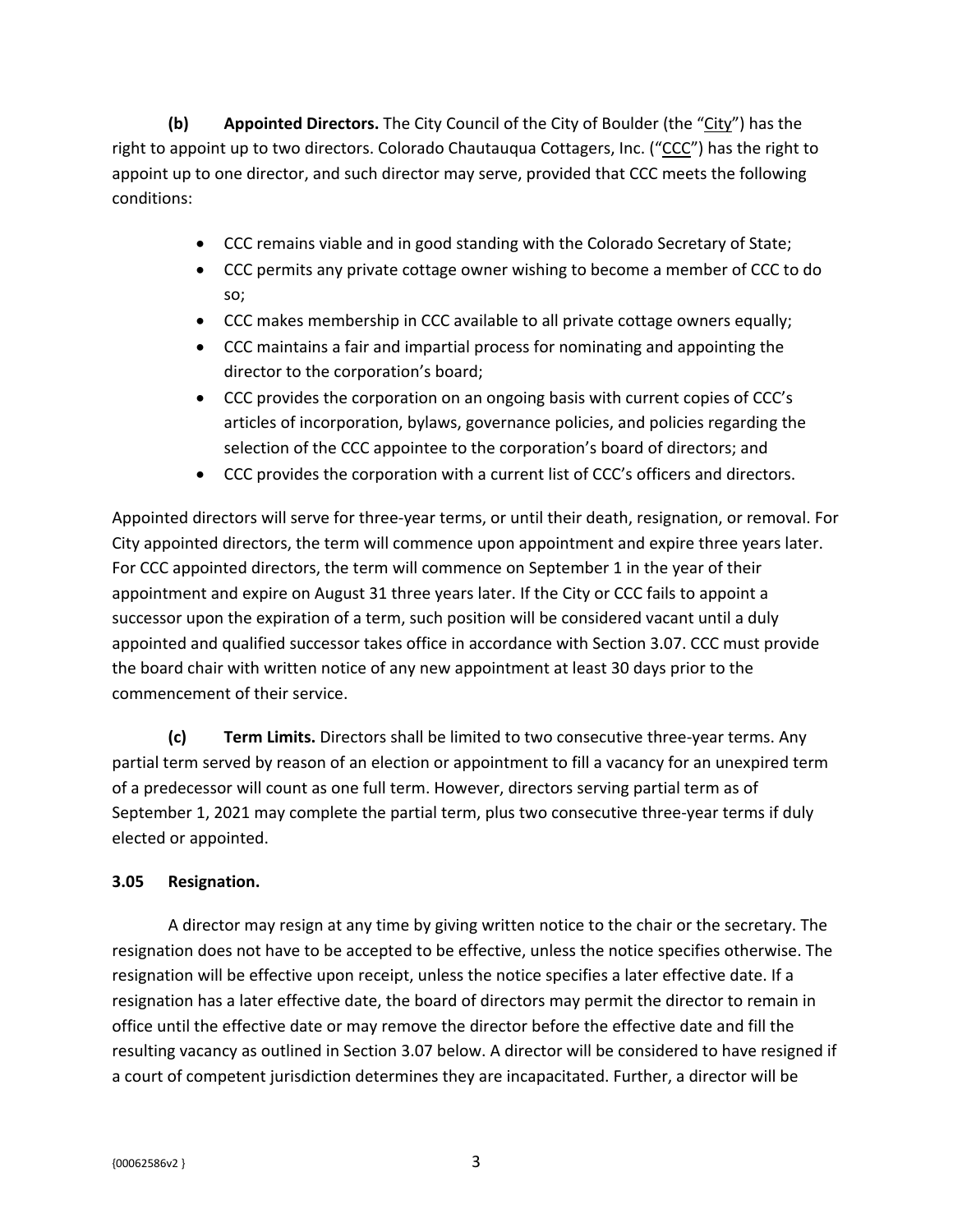considered to have resigned if they fail to attend four regular board meetings during any 12-month period, and their failure to attend is confirmed by a majority vote of the board.

# <span id="page-6-0"></span>**3.06 Removal.**

**(a) Removal for Convenience.** Elected directors may be removed at any time, with or without cause, by a two-thirds vote of all other directors in office. Appointed directors may be removed at any time, with or without cause, by the entity that appointed such director.

**(b) Removal for Cause.** Directors may also be removed by the corporation's board of directors if the board determines, in good faith, there is good cause to remove such director. For these purposes, the term "good cause" means:

- Engaging in unethical conduct (e.g., fraud, embezzlement, theft, criminal activity, sexual harassment);
- Failing to perform their fiduciary duties (the duties of care, obedience, and loyalty) to the corporation;
- Engaging in willful misconduct damaging to the corporation, its reputation, products, services, or customers;
- Disclosing trade secret or confidential information of the corporation without authorization;
- Engaging in a pattern of disruptive conduct or conduct that undermines board decisions;
- Repeatedly failing to attend board meetings;
- Publicly disparaging the corporation, its directors, staff, volunteers, or agents;
- Failing to abide by rules set by the board of directors after due warning;
- Failing to observe appropriate decorum in interactions with the board and staff after due warning;
- Engaging in inappropriate efforts to direct staff conduct after due warning; or
- Failing to adhere to corporation's fundraising/personal giving policy after due warning.

**(c) Notice.** The notice of a meeting at which a director is to be removed by the board must state that one of the purposes of the meeting is to consider removal of a director.

# <span id="page-6-1"></span>**3.07 Vacancies.**

Vacancies due to resignation, death, incapacity, or any other cause of an elected director will be filled at the regular board election held in July following the occurrence of the vacancy. Vacancies due to resignation, death, incapacity, or any other cause of an appointed director will be filled when the appointing entity, whether CCC or the City, selects a replacement director to complete the remaining term. A director elected or appointed to fill a vacancy in the office of an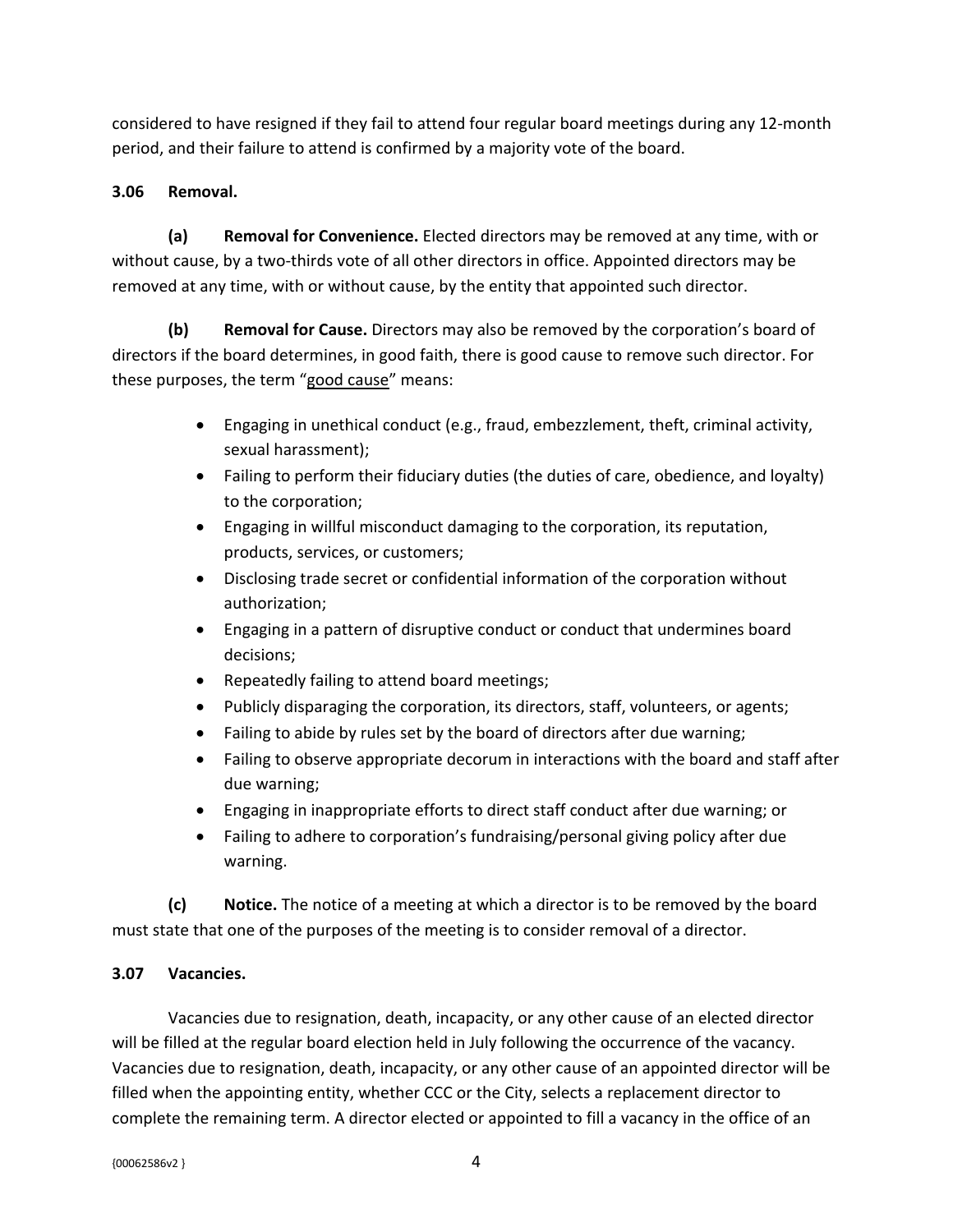elected director or a CCC-appointed director will take office on September 1 in the year of their election or appointment and serve until their predecessor's assigned term expires, or until their death, resignation, or removal. A director appointed to fill a vacancy in the office of a Cityappointed director will take office upon their appointment and serve until their predecessor's assigned term expires, or until their death, resignation, or removal.

### <span id="page-7-0"></span>**3.08 Meetings.**

**(a) Regular Meetings.** A regular annual meeting of the board of directors will be held each year during the month of July at the time and place determined by the board. The purpose of the meeting will be to announce the election of directors and officers and to transact other business that comes before the meeting. Additional regular meetings will be held at the time and place set forth in a resolution adopted by the board, without further notice than the resolution. The chair, in consultation with the chief executive officer, may change the time and place for any regular meeting of the board of directors (including the annual meeting) by providing notice of the change to each director at least two weeks prior to the meeting.

**(b) Special Meetings.** Special meetings of the board of directors may be called by or at the request of the chair or three directors. The person(s) calling the special meeting may fix the time and place of the meeting. Notice of any special meeting must be given to each director at least 48 hours prior to the meeting.

**(c) Public Participation.** The corporation shall keep all regular and special meetings of the board of directors open to the public; however, this requirement does not preclude the board of directors from meeting privately in executive session, including for purposes of discussing legal matters, confidential business matters, discussions on contracts, and personnel matters. Any member of the public (including private cottage owners) shall have the opportunity to address the board during the first 15 minutes of each regular meeting. Further, any member of the public (including private cottage owners) may attend any regular meeting by telephone or online conference/meeting platform provided by the corporation. Except for those portions of meetings held in executive session, the corporation shall make audio recordings of all regular and special board meetings, and shall keep such recordings and make them available to the public for 90 days after the date of the meeting.

**(d) Board Meeting Materials.** The corporation shall send each director a packet of board materials at least 48 hours prior to each regular meeting. The corporation's executive committee, if any, shall provide a committee report for inclusion in such packet.

### <span id="page-7-1"></span>**3.09 Notice of Meetings.**

**(a) Notice to Directors.** Any notice of a meeting of the board of directors required to be provided to directors must be given to each director at their business or residential address. Notice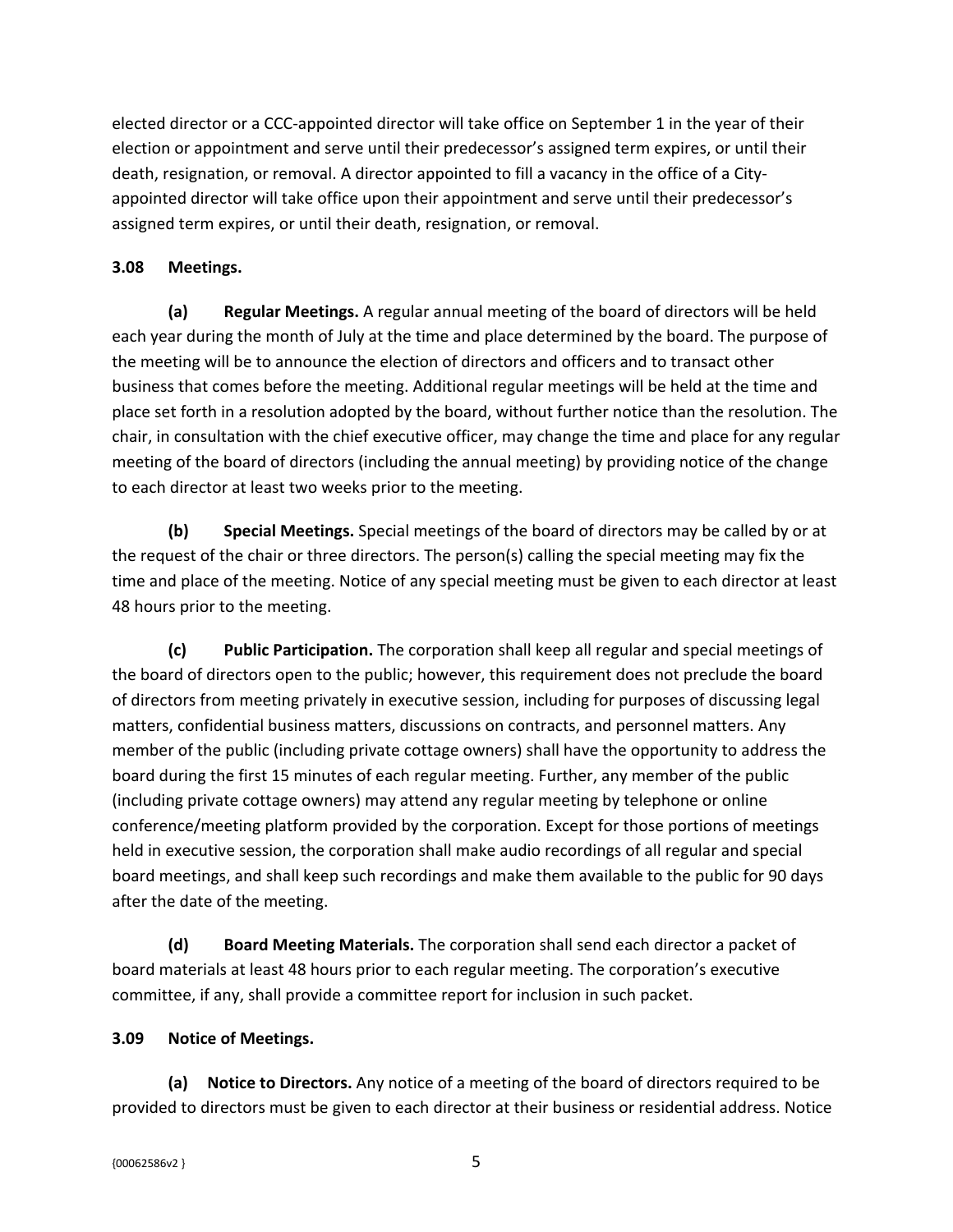may be given in person or by personal delivery; by mail or private carrier; or by telephone, email, or other form of digital communication. The method of notice can be different for each director. If mailed, notice will be considered delivered on the earlier of: 1) the date received; 2) five days after its deposit in the United States mail, as evidenced by the postmark, if correctly addressed and mailed first class mail; or 3) the date on the return receipt, if mailed registered or certified mail, return receipt requested, and the receipt is signed by or for the addressee. Notice transmitted by email or other digital means, will be considered delivered upon receipt.

**(b) Notice to Public.** The corporation shall give notice of each regular meeting, as well as the anticipated agenda, on the corporation's website, at least seven days in advance of such meeting. The corporation shall give notice of each special meeting on the corporation's website and also by email to members of the corporation who opt in to receiving such notice, at least 48 hours in advance of such meeting. The choice to opt in will be implemented on a rolling basis as part of the corporation's online procedures for new or renewing memberships.

#### <span id="page-8-0"></span>**3.10 Waiver of Notice.**

A director may waive the required notice of any regular or special meeting of the board of directors before, during, or after the meeting. The waiver must be in writing and signed by the director. A director's attendance at or participation in any meeting will constitute a waiver of notice, unless: 1) at the beginning of the meeting or promptly upon their later arrival, the director objects to holding the meeting or transacting business because of lack of notice or defective notice and does not vote for or assent to action taken at the meeting; or 2) if special notice was required of a particular purpose of the meeting under the Colorado Revised Nonprofit Corporation Act or these bylaws, the director objects to transacting business regarding the purpose for which the special notice was required and does not vote for or assent to action taken at the meeting regarding such purpose.

#### <span id="page-8-1"></span>**3.11 Assent to Action.**

A director who attends or participates in any meeting when corporate action is taken will be considered to have assented to all action taken at the meeting, unless: 1) at the beginning of the meeting or promptly upon their later arrival, the director objects to holding the meeting or transacting business and does not vote for or assent to any action taken at the meeting; 2) the director contemporaneously requests their dissent or abstention on any specific action taken be entered in the minutes of the meeting; or 3) the director causes written notice of their dissent or abstention on any specific action to be received by the presiding officer of the meeting before its adjournment or by the corporation promptly after adjournment. This right to dissent or abstain is not available to a director who votes in favor of the action taken.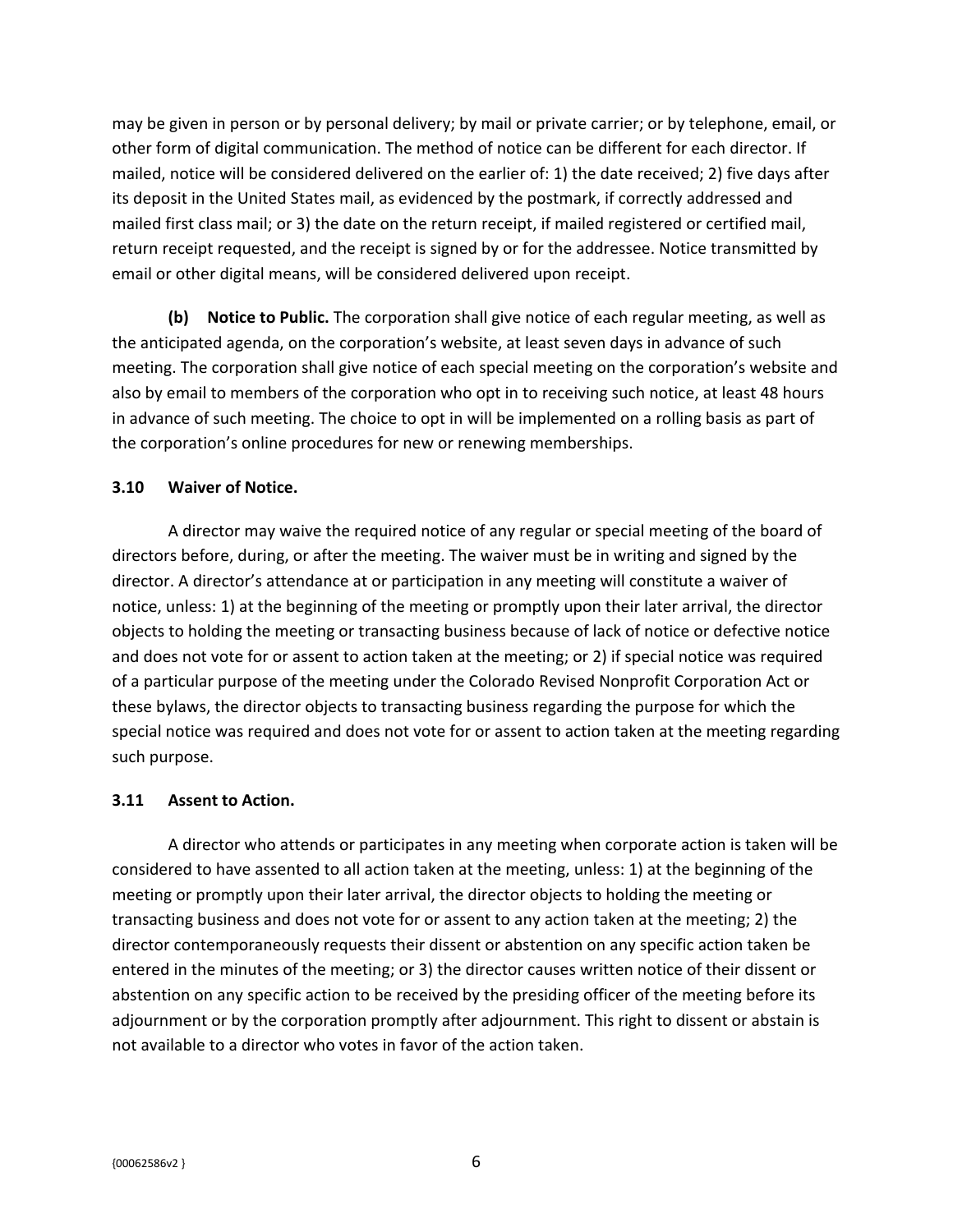### <span id="page-9-0"></span>**3.12 Quorum and Voting.**

A majority of all directors in office immediately before a meeting begins will constitute a quorum for taking action. A majority vote of directors present at a meeting at which there is a quorum will constitute an action of the board of directors, unless the Colorado Revised Nonprofit Corporation Act, the corporation's articles of incorporation or these bylaws require a greater vote. If less than a quorum is present at a meeting, a majority of the directors present may adjourn the meeting until a quorum is achieved without further notice other than an announcement at the meeting.

### <span id="page-9-1"></span>**3.13 Proxies.**

Proxy voting is not permitted.

# <span id="page-9-2"></span>**3.14 Participation by Telephone or Electronic Media.**

Directors may participate in any regular or special meeting by or conduct the meeting through the use of any means of communication where all directors participating can hear each other during the meeting. A director participating in this manner will be considered present in person at the meeting.

### <span id="page-9-3"></span>**3.15 Written Action in Lieu of Meeting.**

Any action required or permitted to be taken at a meeting of the board of directors may be taken without a meeting by following the process set forth in this Section. An action so taken will have the same force and effect as an action taken at a meeting of the board.

**(a) Notice of Vote.** Written notice must be delivered to each director setting forth: 1) the action to be voted upon; 2) the time by which the director must respond, which must be at least one week from the time of notice; and 3) a statement that failing to respond by the time stated will have the same effect as abstaining in writing and failing to demand a meeting.

**(b) Response by Director.** In response to the written notice, a director may: 1) vote in writing for the action; 2) vote in writing against the action; 3) abstain in writing from voting; 4) fail to respond; or 5) demand in writing action not be taken without a meeting. The response must be in a form sufficient to inform the corporation of the director's identity; the director's vote, abstention or demand; and the proposed action to which the vote, abstention, or demand relates. A director's right to demand a meeting will be waived unless the corporation receives the demand by the time stated in the written notice. All signed written instruments to effect action under this Section must be filed with the minutes of the meetings of the board of directors.

**(c) Action Taken.** An action will be considered taken under this Section only if, at the end of the time stated in the written notice: 1) the affirmative votes in writing for the action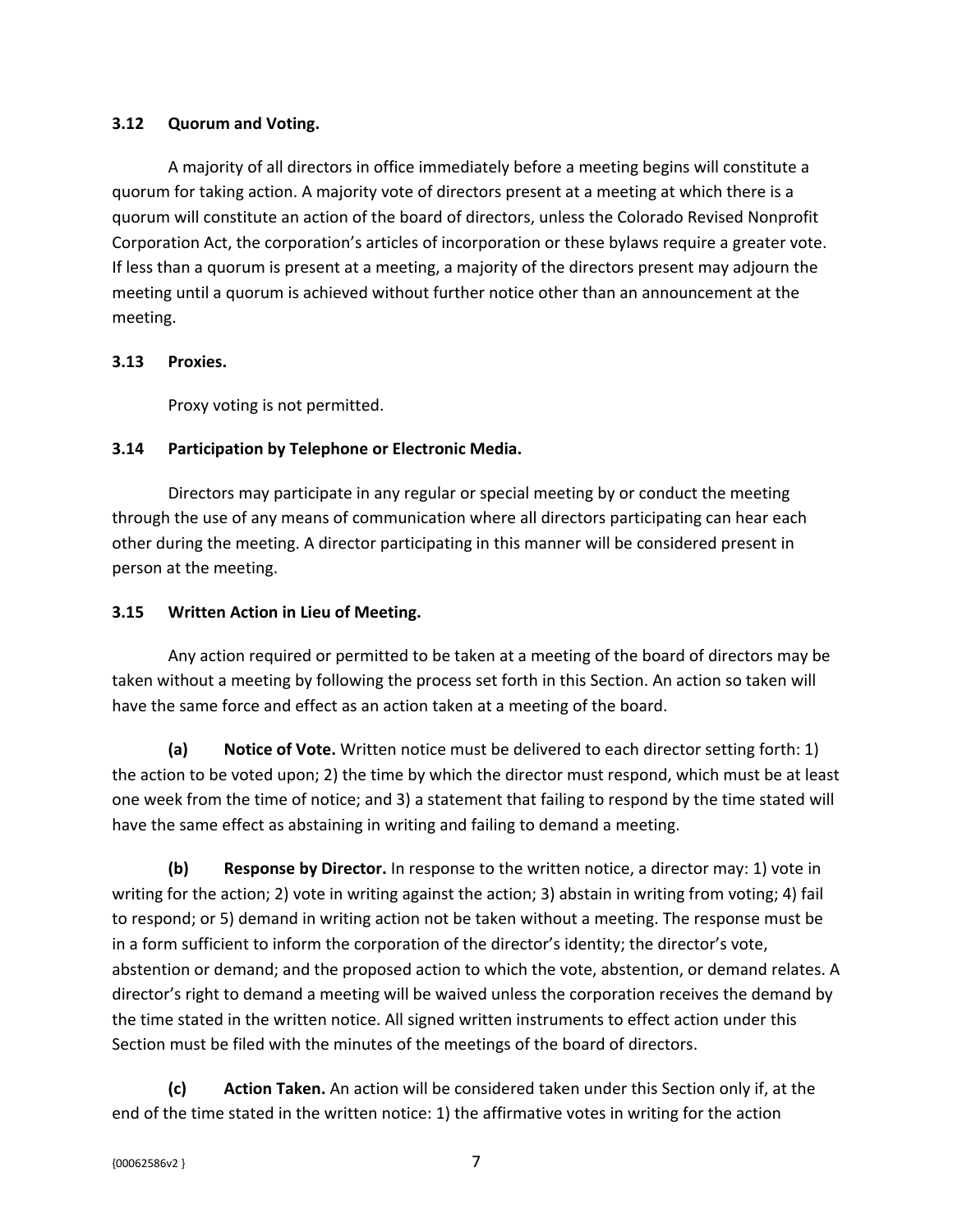received by the corporation and not revoked equal or exceed the minimum number of votes that would be necessary to take action at a meeting, assuming all directors in office were present and voted; and 2) the corporation has not received a written demand by a director, other than a demand that has been revoked, that action not be taken without a meeting. Unless the written notice to the directors states a different effective date, action taken under this Section will be effective at the end of the time stated in the written notice for director response.

**(d) Method of Delivery.** Communications under this Section may be sent or received by the corporation by email or other form of digital communication. Communications provided under this Section are not effective until received.

# <span id="page-10-0"></span>**3.16 Compensation.**

Directors will not receive compensation for their services as directors or board officers of the corporation. However, directors may receive reasonable compensation for services rendered to or for the benefit of the corporation in any other capacity, so long as such compensation is approved in accordance with the corporation's conflict of interest policy. However, no payment of compensation may be made in any manner to result in the imposition of any liability under Section 4958 of the Internal Revenue Code.

### <span id="page-10-1"></span>**3.17 Board Committees and Advisory Boards.**

**(a) Creation.** By resolution or charter adopted by a majority vote of all directors in office, the board of directors may establish standing or ad hoc committees or advisory boards, composed of members and having officers as the board designates in the resolution or charter. The name, objectives, and responsibilities of each committee or advisory board will be as set forth in the resolution.

**(b) Executive Committee Obligations.** The executive committee, if any, shall: 1) provide a committee report for inclusion in the board packet to be distributed in advance of each regular board meeting; and 2) bring to the attention of the full board of directors any significant issues that could materially impact the corporation between regular board meetings.

**(c) Reliance on Committees; Limitations on Authority.** The delegation of authority to any standing or ad hoc committee or advisory board will not operate to relieve the board of directors or any director from any responsibility or standard of conduct imposed by law or these bylaws. If any such committee or advisory board has a voting member who is not also a director of the corporation, it may exercise no power or authority reserved to the board of directors by the Colorado Revised Nonprofit Corporation Act, the corporation's articles of incorporation or these bylaws. Further, it will have no authority to incur any corporate expense or make any representation or commitment for the corporation unless express authority is provided in these bylaws or the resolution establishing the committee or advisory board, or unless express approval is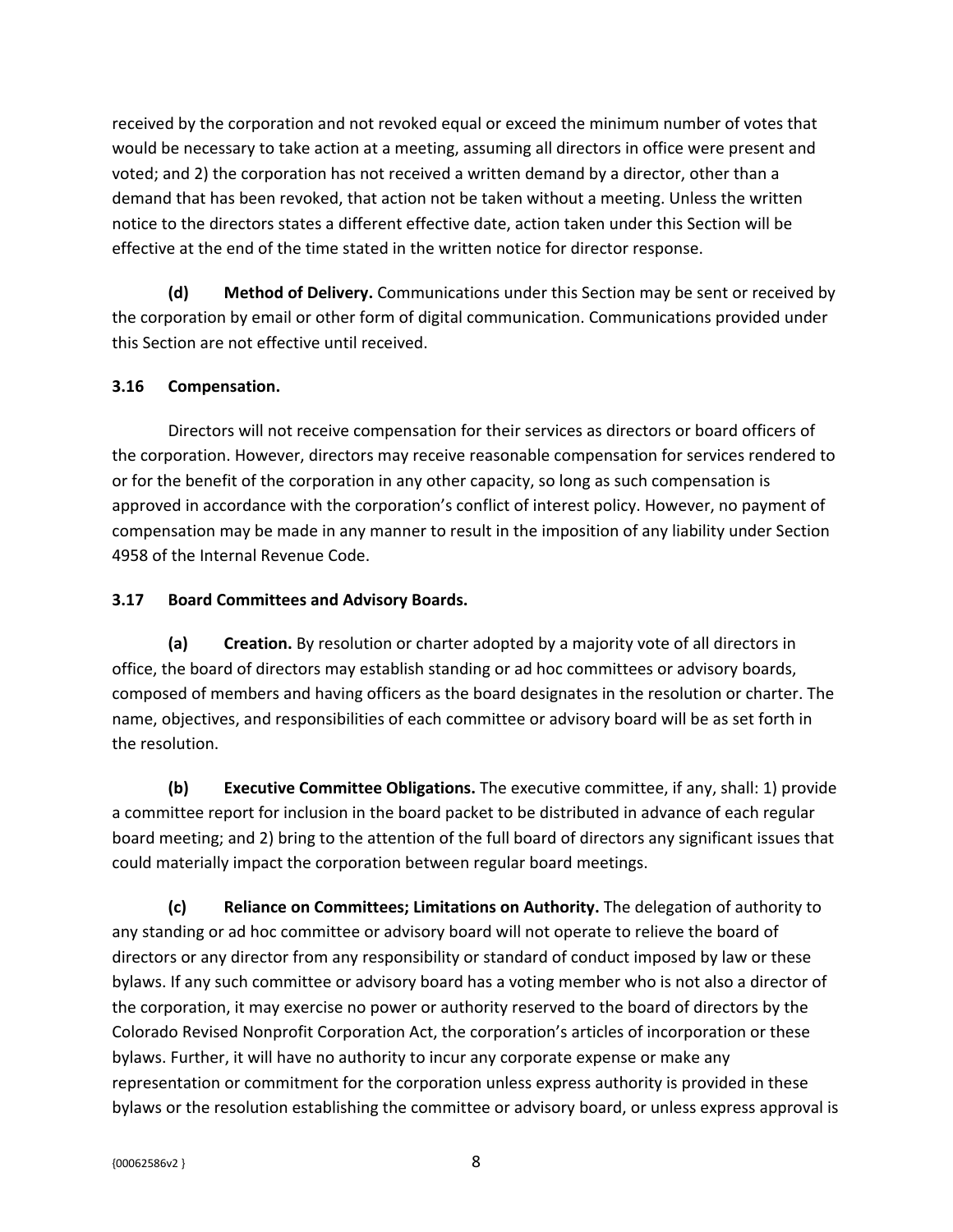given by the board of directors or the chair or the treasurer, and the expense or commitment complies with any expenditure policies of the corporation.

**(d) Rules and Procedures.** Rules governing procedures for meetings of any standing or ad hoc committee or advisory board will be the same as those set forth in these bylaws or the Colorado Revised Nonprofit Corporation Act for the board of directors, unless the board of directors determines otherwise in the resolution establishing or governing the committee or advisory board.

# <span id="page-11-0"></span>**Article IV. Board Officers**

### <span id="page-11-1"></span>**4.01 Designation and Qualification.**

The officers of the board of directors will include a chair, a vice-chair, a secretary, and a treasurer, and such other officers and assistant officers as the board considers necessary or useful (the "board officers"). One person may hold no more than one office at a time, except in exceptional circumstances for no more than 90 days. Board officers must be directors of the corporation and must have served as directors for one year before taking office. No staff of the corporation may serve as a board officer.

#### <span id="page-11-2"></span>**4.02 Election and Tenure.**

The board officers will be elected or appointed by the board of directors prior to, and will be announced at, the annual meeting. Board officers will serve for one-year terms, which will commence on September 1 in the year of their election and expire on August 31 of the following year. Board officers will serve until their terms expire, and thereafter until their successors have been duly elected and qualified, or until their death, resignation, or removal. No board officer may hold the same office for more than three consecutive one-year terms. Any partial term served by reason of an election to fill a vacancy for an unexpired term of a predecessor will count as one full term.

### <span id="page-11-3"></span>**4.03 Resignation.**

Any board officer may resign at any time by giving written notice to the chair or the secretary. Acceptance of the resignation is unnecessary to make it effective unless the notice specifies otherwise. The resignation will take effect upon receipt unless the notice specifies a later effective date. If a resignation has a later effective date, the board of directors may permit the officer to remain in office until the effective date and fill the pending vacancy with a deferred effective date, or the board may remove the officer before the effective date and fill the resulting vacancy. A board officer will be considered to have resigned if a court of competent jurisdiction determines they are incapacitated or they cease to be a director of the corporation.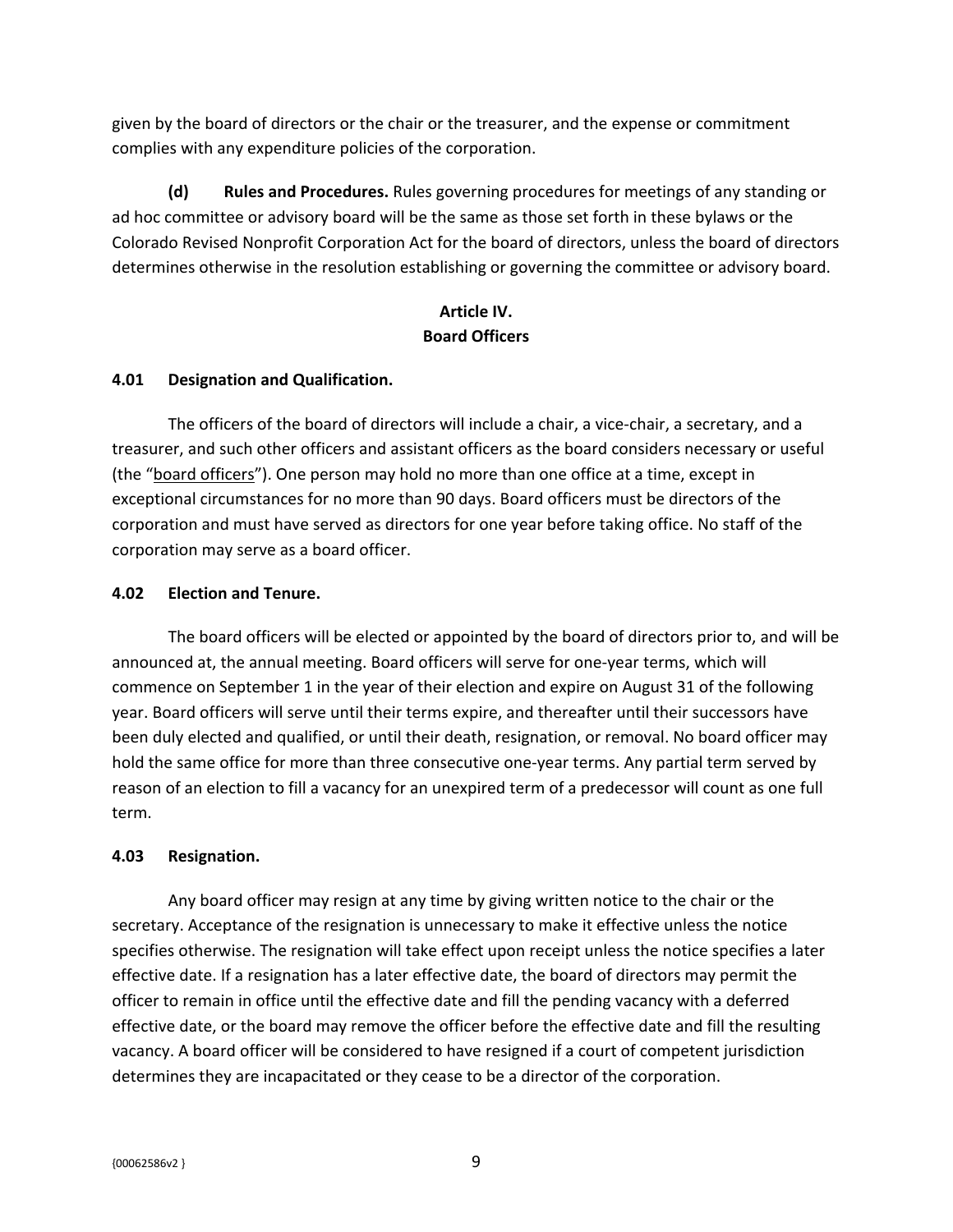#### <span id="page-12-0"></span>**4.04 Removal.**

The board of directors may remove a board officer at any time, with or without cause, by a two-thirds vote of all directors in office. The notice of a meeting at which a board officer is to be removed must state that one of the purposes of the meeting is to consider removal of an officer.

### <span id="page-12-1"></span>**4.05 Authority and Duties.**

**(a) Chair.** The chair will lead the board of directors and serve as its spokesperson. The chair will convene regularly scheduled board meetings, call special board meetings as necessary, prepare the agenda for all board meetings, and oversee or arrange for another officer to oversee all board meetings. The chair will work with the chief executive officer to see that the corporation's mission is achieved and all resolutions of the board are carried into effect. The chair will oversee the search for a new chief executive officer, review with the chief executive officer any issues of concern to the board and coordinate the chief executive officer's performance evaluation. The chair will work with the board or a committee of the board to recruit new board members, assist the chief executive officer in conducting new board member orientation, and consult with board members on their roles and help them assess their performance. The chair will also perform all other duties customary to that office or as assigned by the board.

**(b) Vice-Chair.** The vice-chair will assist the chair. At the request of the chair, or in the chair's absence or inability or refusal to act, the vice-chair will perform the duties of the chair and when so acting will have all the authority of and be subject to all the restrictions on the chair. The vice-chair will also perform all other duties customary to that office or as assigned by the board of directors.

**(c) Secretary.** The secretary will see that minutes of the proceedings of the board of directors and any board committees are kept and that all notices are duly given as provided in these bylaws or the Colorado Revised Nonprofit Corporation Act. The secretary will also perform all other duties customary to that office or as assigned by the board of directors. Assistant secretaries will have the same duties and authority as the secretary, subject to supervision by the secretary.

**(d) Treasurer.** The treasurer will be the principal financial officer of the board of directors with general responsibility for oversight of the financial affairs of the corporation and will present financial reports to the board as requested by the board. The treasurer will also perform all other duties customary to that office or as assigned by the board. Assistant treasurers will have the same duties and authority as the treasurer, subject to supervision by the treasurer.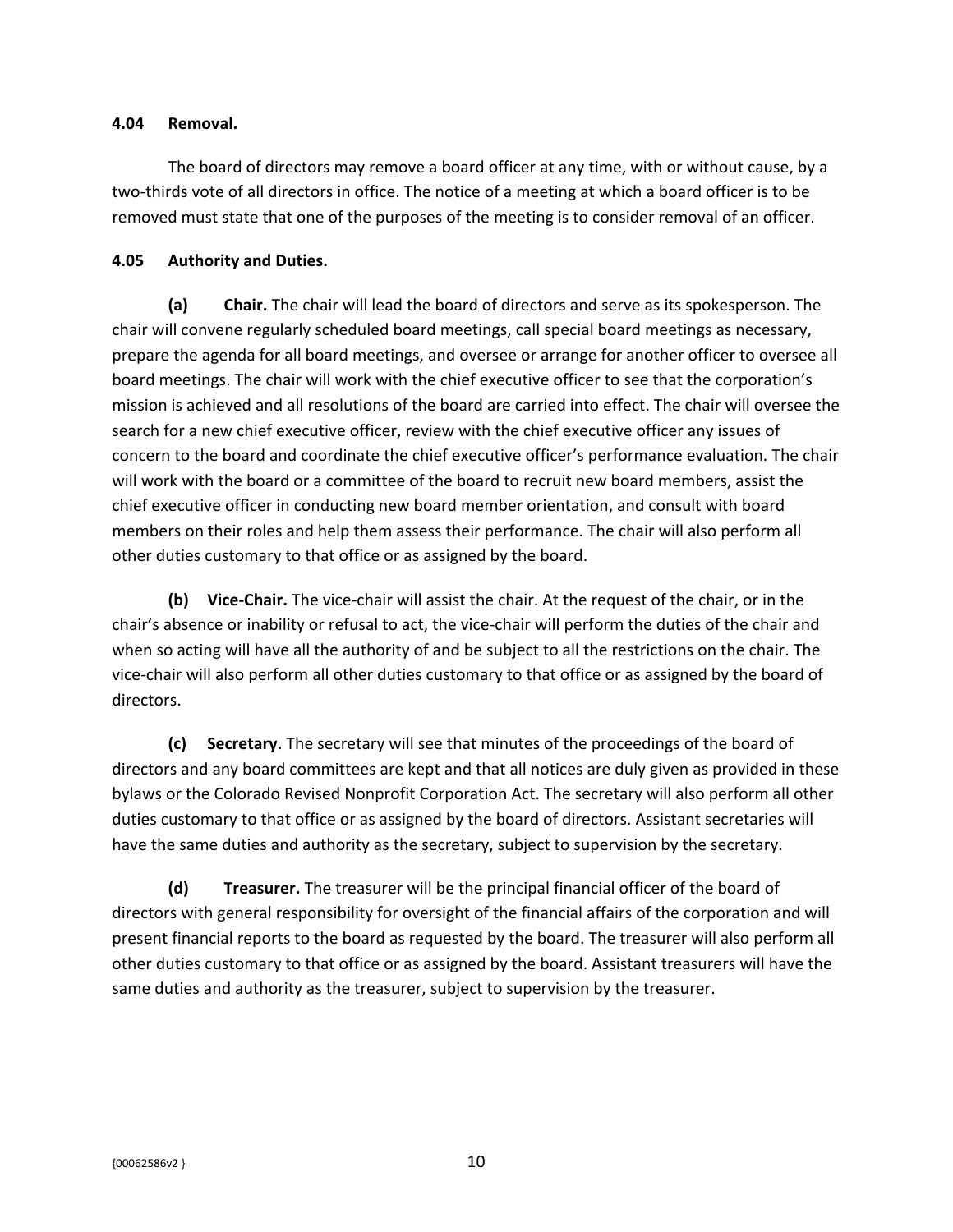# <span id="page-13-0"></span>**Article V. Staff Officers**

### <span id="page-13-1"></span>**5.01 Designation and Qualification.**

The officers of the corporation will include a chief executive officer, a chief financial officer, and such other officers and assistant officers as the chief executive officer considers necessary or useful (the "staff officers"). One person may hold more than one office at a time. Staff officers need not be directors but must be individuals who are age 18 or older.

#### <span id="page-13-2"></span>**5.02 Appointment and Tenure.**

The chief executive officer will be appointed by and serve at the pleasure of the board of directors. Other staff officers will be appointed by and serve at the pleasure of the chief executive officer.

#### <span id="page-13-3"></span>**5.03 Resignation.**

Any staff officer may resign at any time by giving written notice to the chief executive officer or, if the person resigning is the chief executive officer, to the chair or the secretary. In all cases, the resignation will be subject to any rights or obligations under any existing contract between the officer and the corporation. Acceptance of the resignation is unnecessary to make it effective unless the notice specifies otherwise. The resignation will take effect upon receipt unless the notice specifies a later effective date. If a resignation has a later effective date, the board of directors or the chief executive officer, as applicable, may permit the officer to remain in office until the effective date and fill the pending vacancy with a deferred effective date, or the board or the chief executive officer, as applicable, may remove the officer before the effective date and fill the resulting vacancy. A staff officer will be considered to have resigned if a court of competent jurisdiction determines they are incapacitated.

#### <span id="page-13-4"></span>**5.04 Removal.**

The board of directors may remove the chief executive officer at any time, with or without cause, by a two-thirds vote of all directors in office. The chief executive officer may remove all other staff officers at any time, with or without cause. In all cases, removal will not affect any contract rights of the officer removed. However, the election or appointment of an officer will not by itself create contract rights.

#### <span id="page-13-5"></span>**5.05 Compensation.**

The compensation of the chief executive officer will be determined by the board of directors or a committee to which that authority has been delegated by the board. The compensation of all other staff officers will be determined by the chief executive officer or one or more persons to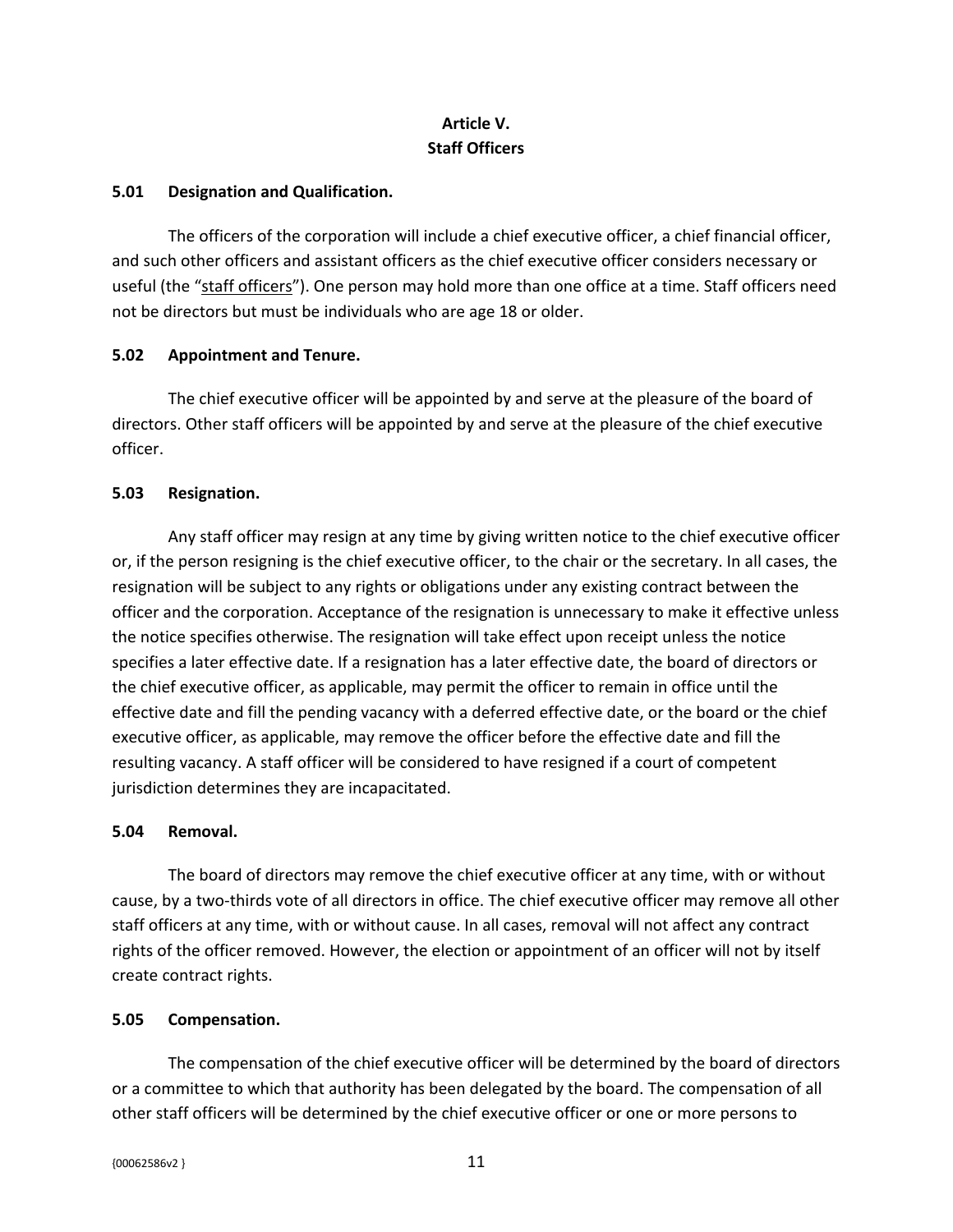whom that authority has been delegated by the chief executive officer. In all cases, the compensation will be determined in accordance with the compensation policy, if any, adopted by the board of directors from time to time. If there is no compensation policy, to the extent reasonably feasible, the person(s) determining compensation will: 1) follow the corporation's conflict of interest policy in approving the compensation arrangement of officers of the corporation; 2) approve the compensation arrangement in advance of paying the compensation; 3) obtain data on the compensation of officers holding similar positions of authority within comparable organizations; 4) set the compensation based on such data and an evaluation of the officer's performance and experience as related to the requirements of the position; and 5) document in writing the date and terms of the approved compensation arrangement, the basis for the compensation determination, including the comparison data used, the requirements of the position and the evaluation of the officer's performance and experience, and the decision of each individual who decided on or voted in favor of the compensation arrangement. However, no payment of compensation or payment or reimbursement of expenses may be made in any manner to result in the imposition of any liability under Section 4958 of the Internal Revenue Code.

#### <span id="page-14-0"></span>**5.06 Authority and Duties.**

**(a) Chief Executive Officer.** The chief executive officer, subject to the direction and supervision of the board of directors, will have general and active control of the corporation's affairs and business, will have general supervision of its employees and agents, and will have general responsibility for all day-to-day operations of the corporation. The chief executive officer will see that the corporation's mission is achieved and all resolutions of the board of directors are carried into effect. The chief executive officer will develop, direct, and supervise implementation of specific programs and activities that further the corporation's purposes, and report on those programs and activities to the board. The chief executive officer will sign and deliver in the name of the corporation all contracts, loans, deeds, mortgages, and other instruments relating to the affairs of the corporation unless otherwise provided or limited by applicable law, these bylaws, corporate policy, or resolution of the board. The chief executive officer serves as custodian of the corporation's books and records and will see that they are kept in good order in accordance with applicable law, these bylaws, corporate policy, and resolution of the board. In the event of a vacancy in the office of chief financial officer, the chief executive officer will be responsible for carrying out those functions either directly or by delegation to and oversight of other employees or agents of the corporation. The chief executive officer will also perform all other duties customary to that office or as assigned by the board.

**(b) Chief Financial Officer.** The chief financial officer, subject to the direction and supervision of the chief executive officer, will have general responsibility for the corporation's financial affairs. The chief financial officer will: 1) be responsible for care and custody of all the corporation's funds, securities, evidences of interest or indebtedness, valuable papers and documents, and other personal property, and deposit, hold, and, administer the same in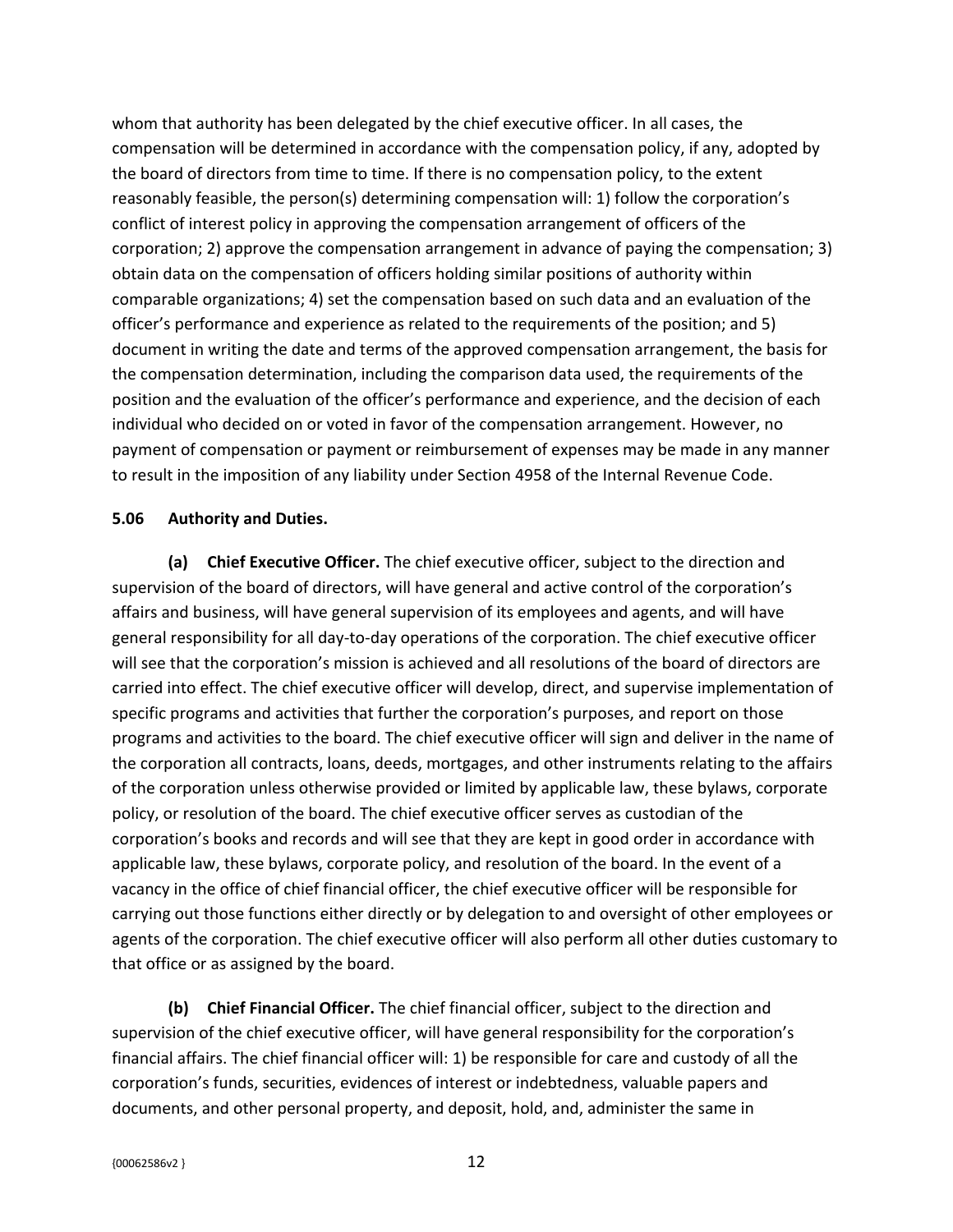accordance with corporate policy; 2) give and receive receipts and acquittances for moneys paid to or received on account of the corporation and for debts or obligations discharged; 3) pay from the corporation's funds on hand all bills, payrolls, and other proper debts of the corporation, as they become due; 4) create, implement, and monitor fiscal and budgetary policies designed to protect the corporation's financial health while fulfilling corporate strategy; 5) serve as or supervise the corporation's controller; 6) prepare and present financial reports to the chief executive officer and the board of directors as it requests; 7) in the event of a vacancy in the office of treasurer, perform the functions of the treasurer, but only on an interim basis as required to meet statutory obligations, in which instance the board of directors shall act promptly to fill the vacancy; and 8) monitor compliance with all requirements imposed on the corporation as an organization described in Section 501(c)(3) of the Internal Revenue Code. The chief financial officer will also perform all other duties customary to that office or as assigned by the chief executive officer.

### <span id="page-15-0"></span>**Article VI. Fiduciary Matters**

#### <span id="page-15-1"></span>**6.01 Indemnification.**

The corporation will indemnify each person who is or was a director, officer, employee, or volunteer of the corporation to the fullest extent allowed under the Colorado Revised Nonprofit Corporation Act and shall purchase insurance insuring its obligations under this Section or otherwise protecting the persons intended to be protected by this Section. Any repeal or modification of this Section will be prospective only and will not adversely affect any right or indemnification of any person who is or was a director, officer, employee, or volunteer of the corporation existing at the time of the repeal or modification. The corporation may, but is not obligated to, indemnify any agent of the corporation not otherwise covered by this Section to the fullest extent allowed under the Colorado Revised Nonprofit Corporation Act. However, the corporation will not indemnify any person, nor advance any expense or purchase any insurance, in any manner or to any extent that would jeopardize or be inconsistent with the corporation's status as an organization described in Section 501(c)(3) of the Internal Revenue Code, or that would cause the imposition of any liability under Section 4958 of the Internal Revenue Code.

#### <span id="page-15-2"></span>**6.02 Standards of Conduct.**

**(a) Discharge of Duties.** Each director shall discharge their duties as a director, including their duties as a member of a committee of the board of directors, and each officer with discretionary authority must discharge their duties under that authority, in good faith, with the care an ordinarily prudent person in a like position would exercise under similar circumstances, and in a manner they reasonably believe to be in the best interests of the corporation.

**(b) Reliance on Others.** In discharging their duties, a director or officer is entitled to rely on information, opinions, reports, or statements, including financial statements and other financial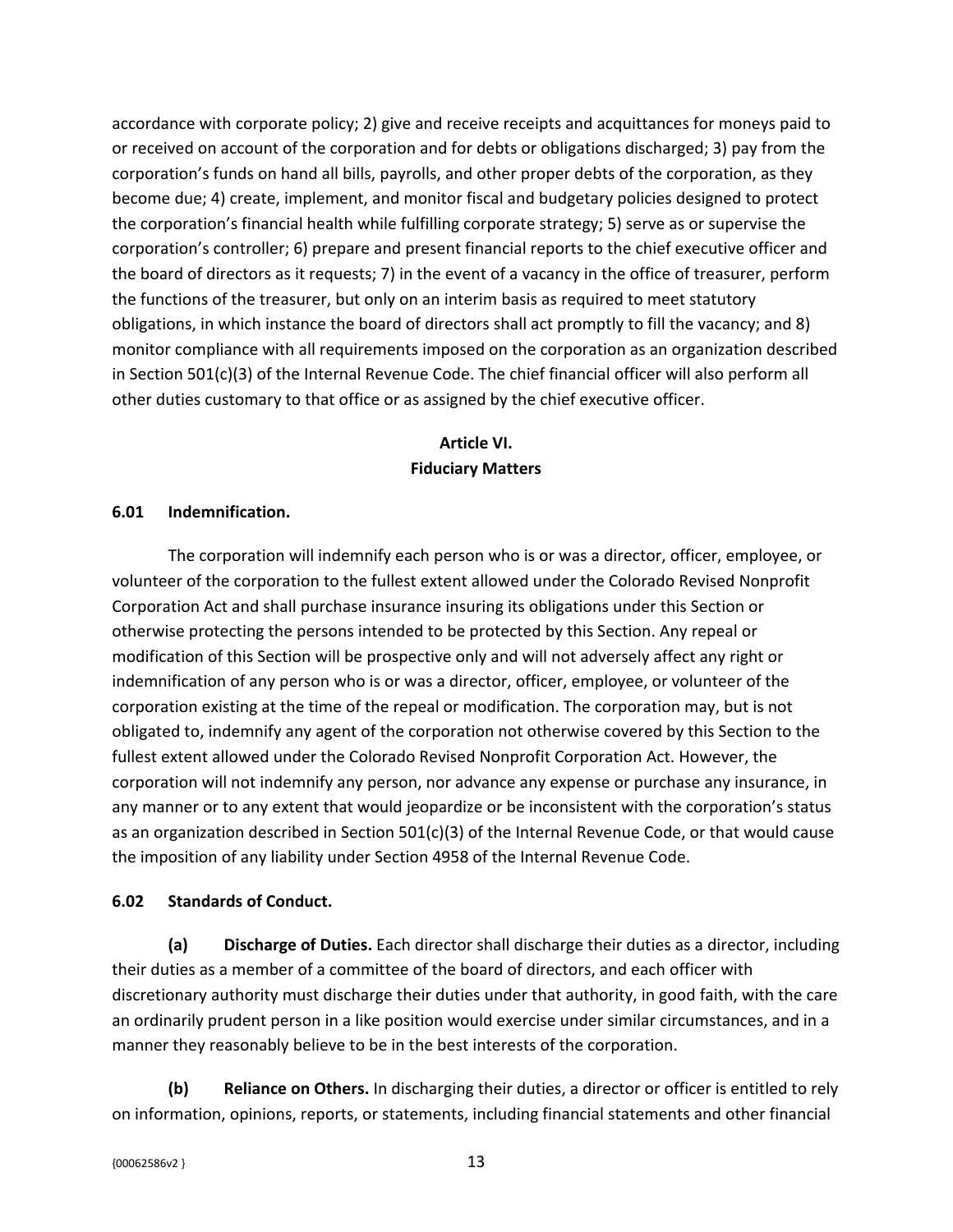data, if prepared or presented by: 1) officers or employees of the corporation whom the director or officer reasonably believes to be reliable and competent in the matters presented; 2) legal counsel, a public accountant, or another person as to matters the director or officer reasonably believes are within that person's professional or expert competence; or 3) in the case of a director, a committee of the board of directors of which the director is not a member if the director reasonably believes the committee merits confidence. A director or officer is not acting in good faith if they have knowledge concerning the matter in question that makes reliance otherwise permitted by this Section unwarranted.

**(c) Liability to Corporation.** A director or officer will not be liable to the corporation in their capacity as a director or officer for any action taken or omitted to be taken as a director or officer if, in connection with the action or omission, they performed the duties of the position in compliance with this Section.

### <span id="page-16-0"></span>**6.03 Conflict of Interest Policy.**

The board of directors will maintain in effect a conflict of interest policy covering directors and officers of the corporation and such other persons as the board may determine. This policy will satisfy the requirements of all applicable laws, including the Colorado Revised Nonprofit Corporation Act and the Internal Revenue Code. Each director must complete a conflict of interest disclosure form at the beginning of each board year.

### <span id="page-16-1"></span>**6.04 Unlawful Distributions to Directors and Officers.**

The corporation is not permitted to make distributions to directors or officers. For this purpose, a "distribution" is the payment of a dividend or any part of the income or profits of the corporation to the directors or officers, but it does not include payment of reasonable compensation for services rendered. Any director who votes for or assents to a distribution made in violation of this Section will be liable to the corporation for the distribution, if they did not perform their duties in compliance with the general standards of conduct in Section 6.02. A director who is liable under this Section for a distribution is entitled to contribution from every other director who could be liable under this Section for the distribution, and from each person who accepted the distribution knowing the distribution was made in violation of the Colorado Revised Nonprofit Corporation Act.

#### <span id="page-16-2"></span>**6.05 Loans to Directors and Officers.**

The corporation is not permitted to make loans to directors or officers. Any director or officer who assents to or participates in making any loan in violation of this Section will be liable to the corporation for the amount of the loan until the loan is repaid in full.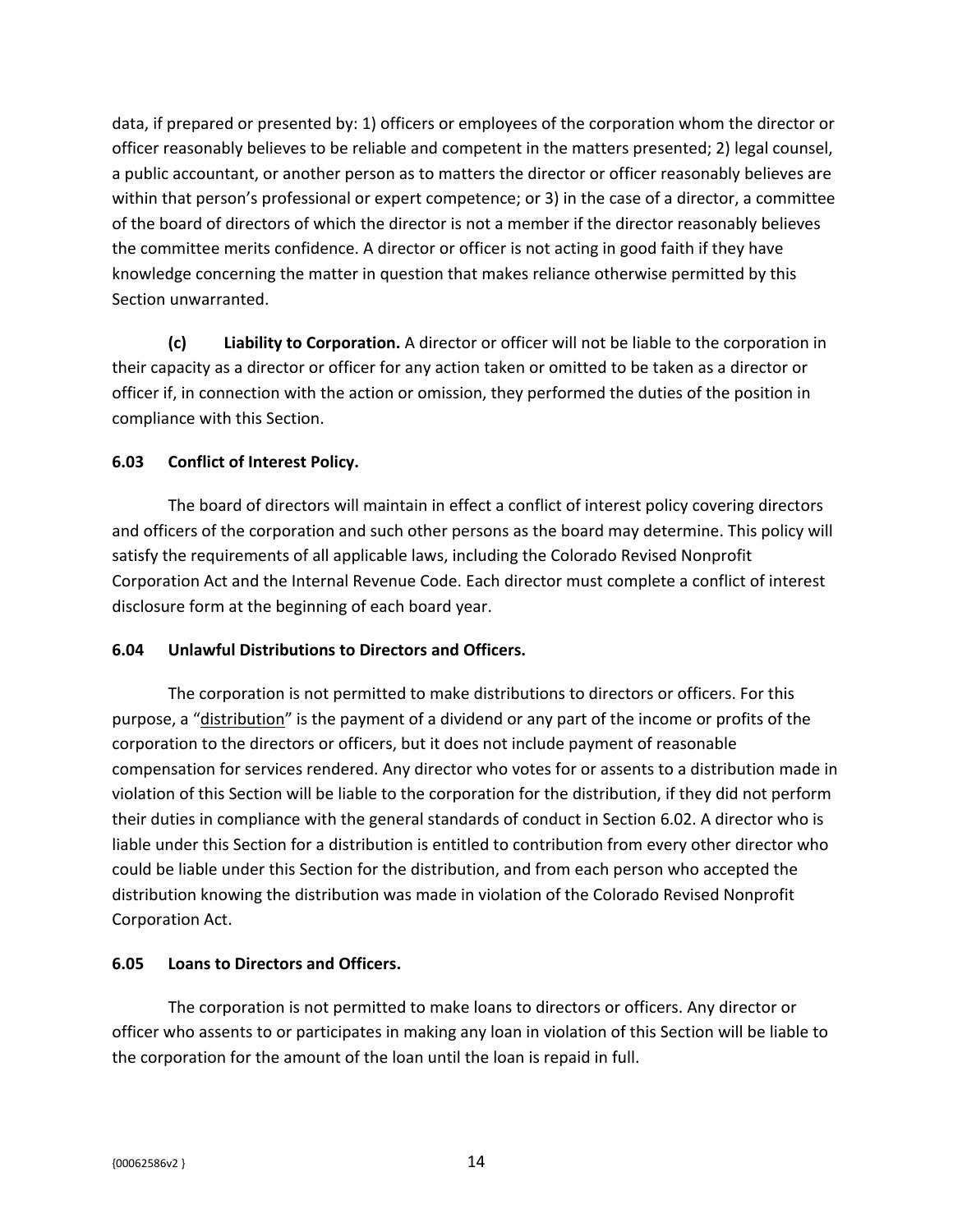# <span id="page-17-0"></span>**Article VII. Books and Records**

#### <span id="page-17-1"></span>**7.01 Minutes, Proceedings.**

The corporation will keep as permanent records minutes of all meetings of the board of directors, a record of all actions taken by the board without a meeting, a record of all actions taken by a board committee in place of the board, and a record of all waivers of notices of meetings of the board or any board committee.

#### <span id="page-17-2"></span>**7.02 Accounting Records.**

The corporation will maintain appropriate accounting records.

#### <span id="page-17-3"></span>**7.03 Records in Written Form.**

The corporation will maintain its records in written form or in another form capable of conversion into written form within a reasonable time.

### <span id="page-17-4"></span>**7.04 Records Maintained at Principal Office.**

The corporation will keep a copy of each of the following records at its principal office: 1) the corporation's articles of incorporation; 2) these bylaws; 3) a list of the names and business or home addresses of the current directors and officers; 4) a copy of the most recent corporate report delivered to the Colorado Secretary of State; 5) financial statements, if any, prepared for at least the last three years; 6) the corporation's application for recognition of exemption and the taxexemption determination letter issued by the Internal Revenue Service; 7) the corporation's annual tax information returns (with donor information redacted) for at least the last three years; and 8) all other documents or records required to be maintained by the corporation at its principal office under applicable law or regulation.

# <span id="page-17-5"></span>**Article VIII. Miscellaneous**

### <span id="page-17-6"></span>**8.01 Definitions.**

As used in these bylaws, the term "Colorado Revised Nonprofit Corporation Act" includes, to the extent incorporated therein, the Colorado Corporations and Associations Act. The term "Internal Revenue Code" refers to the Internal Revenue Code of 1986, as amended, and the corresponding provisions of any subsequent laws.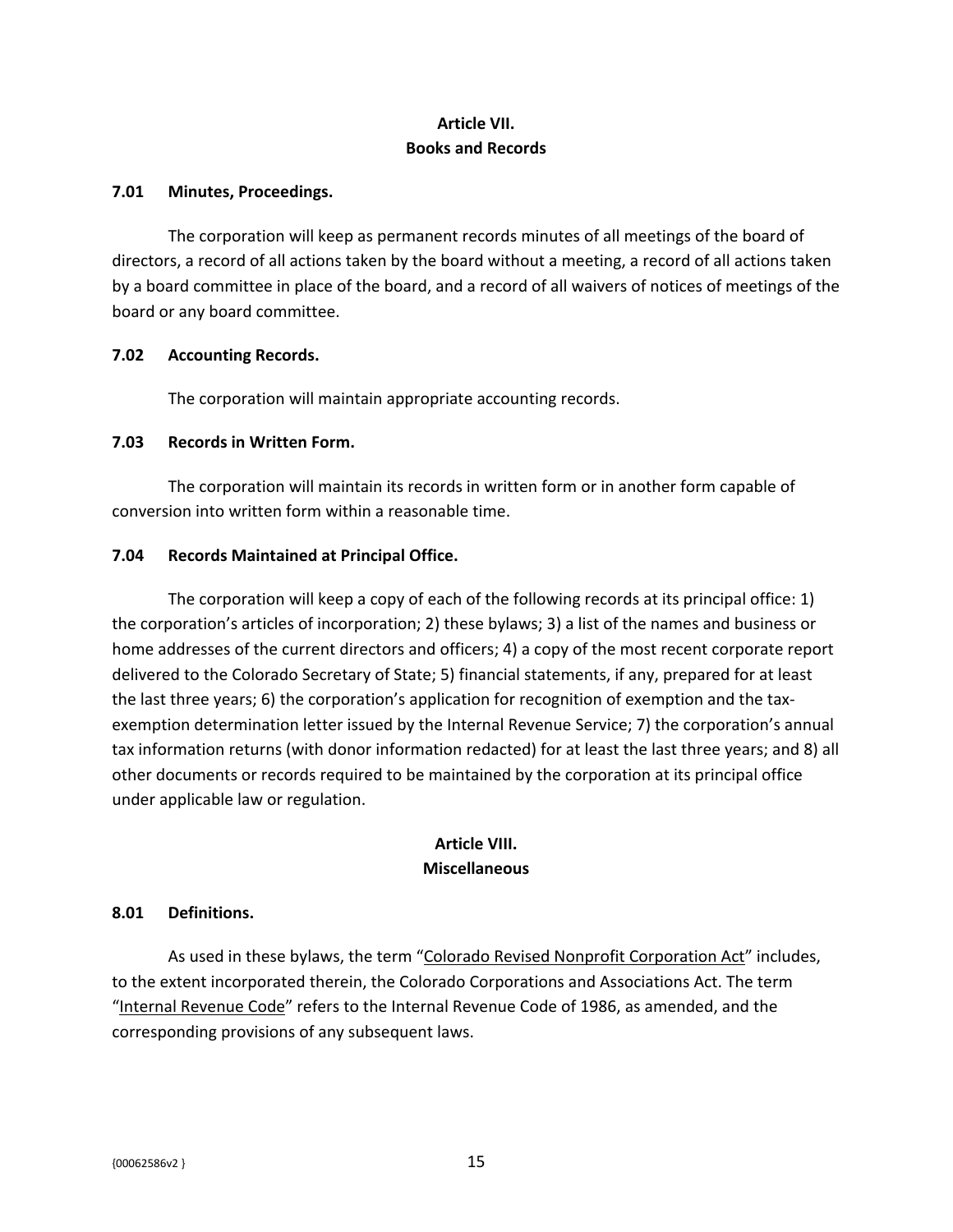#### <span id="page-18-0"></span>**8.02 Governing Documents.**

The governing documents of the corporation include its articles of Incorporation, these bylaws, and its board and corporate policies, as in effect from time to time. In the event of any conflict between the articles of incorporation and either these bylaws or the manual of policies and procedures, the articles of incorporation will control. In the event of any conflict between these bylaws and the manual of policies and procedures, these bylaws will control. The corporation leases a substantial amount of the real property constituting the Chautauqua Park from the City of Boulder pursuant to the terms and conditions of a Lease dated October 8, 2015 (as amended from time to time, the "Lease"). In the event of any conflict between these bylaws and the provisions of the Lease, the provisions of the Lease will control and these bylaws will be deemed amended to conform to the Lease.

### <span id="page-18-1"></span>**8.03 Rules and Regulations for Private Cottage Owners.**

The corporation shall not amend the Colorado Chautauqua Association Rules and Regulations for Private Cottage Owners, except as provided therein or as provided in the Settlement Agreement between the corporation and certain private cottage owners relating to Case No. 2020-cv-30123 filed in 2020 with the District Court, Boulder Colorado (the "Settlement Agreement").

### <span id="page-18-2"></span>**8.04 Fiscal Year.**

The fiscal year of the corporation will be as determined by the board of directors.

### <span id="page-18-3"></span>**8.05 Contracts.**

Contracts of the corporation may be entered into by officers or agents of the corporation authorized by the board of directors, and this authority may be general or specific.

# <span id="page-18-4"></span>**8.06 Conveyances and Encumbrances.**

Property of the corporation may be assigned, conveyed, or encumbered by officers or agents of the corporation authorized to do so by the board of directors, and authorized persons will have power to execute and deliver all instruments of assignment, conveyance, and encumbrance; however, the sale, exchange, lease, or other disposition of all or substantially all of the property and assets of the corporation will be authorized only in the manner prescribed by the Colorado Revised Nonprofit Corporation Act.

# <span id="page-18-5"></span>**8.07 Designated Contributions.**

The corporation may accept any contribution, gift, grant, bequest, or devise with such designation, restriction or condition as may be imposed by the donor, so long as the designation,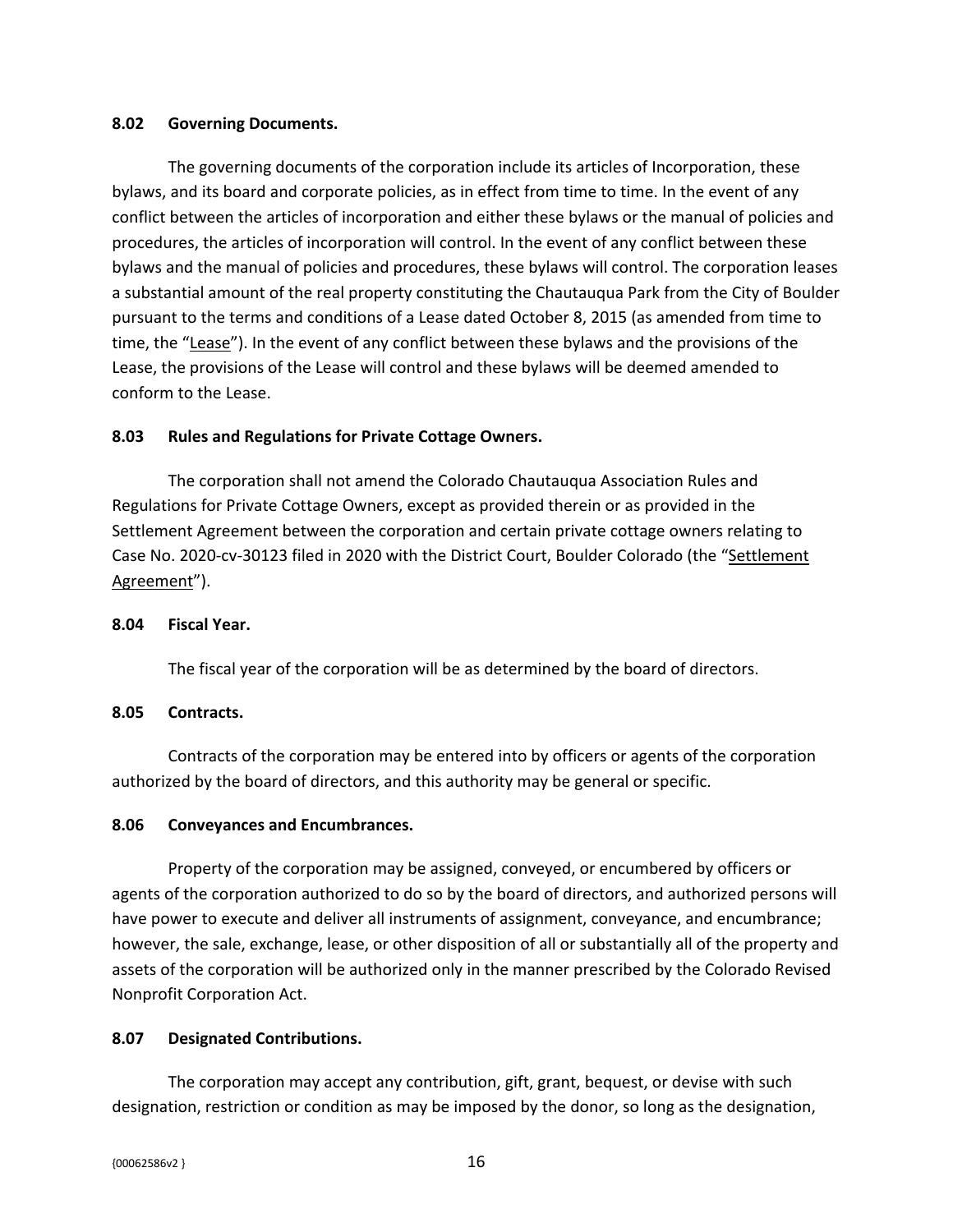restriction or condition is consistent with the corporation's general tax-exempt purposes. However, the corporation reserves all right, title and interest in and to and control of such contributions, including authority over the ultimate expenditure of such contributions, so long as such expenditure is consistent with the donor-imposed designation, restriction or condition or applicable law.

### <span id="page-19-0"></span>**8.08 Amendments.**

The board of directors has the power and authority to amend or repeal these bylaws and adopt new bylaws by a two-thirds vote of all directors in office, subject to any limitations set forth in the Lease and the Settlement Agreement.

**(END)**